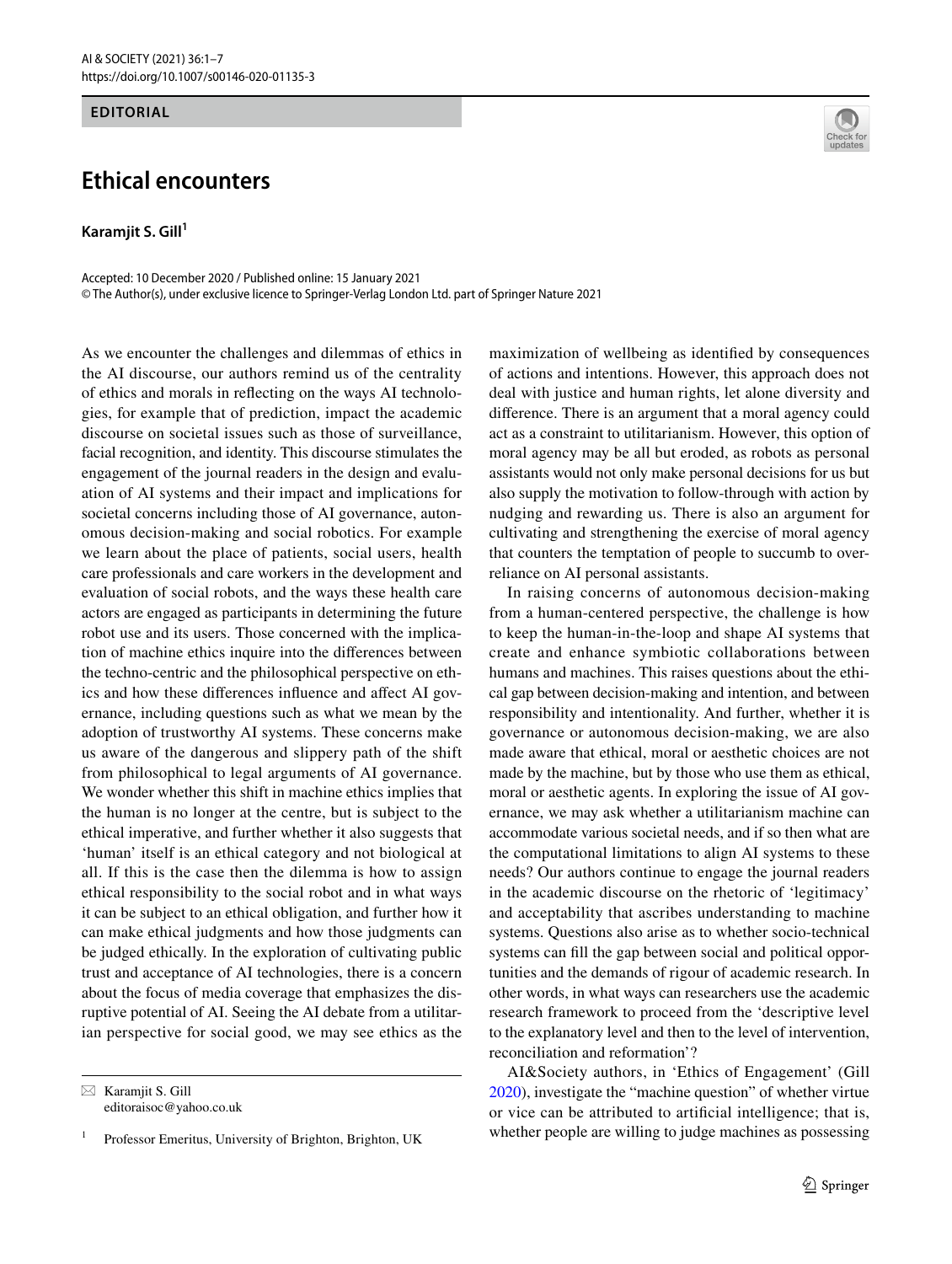moral character. By using the example of "social robots" that are used to perform relational functions such as that of providing empathy and intimacy or even encouragement and advice, the authors capture their view of virtuous ethics. From this perspective, moral machines and algorithms must be something like the virtuous person, or at least the person aiming to become virtuous in the sense of employing ethical reasoning to produce ethical outcomes, e.g., trustworthiness, safety. Moreover, there are already artifcial agents and algorithms that are delegated to decision-making, and this raises a dilemma for ethical decision-making. Socially inspired robotics further raise issues of robotic intelligence and autonomy, and thereby the issue of manipulation of the gap between the human agency and the robot. We learn about ethical questions concerning the extent to which the designers of the social robot are not explicit about the social potential of the robot in the sense that the robot behavior may appear to be more socially sensitive than it actually is, thus nudging us into a fantasy of reciprocation. Since ethics and morality are viewed here as the essential human characteristics, to devalue or disengage with the ethical is to devalue and disengage with the human. This implies understanding ethics not just as a refection upon a given subject but also a particular way of being in the world, a 'lived ethics that points to the mutual shaping of ideas and real life and suggests that moral systems should not simply be applied to concrete situations but rather applicable to and livable in them'. This perspective of lived ethics implies that we would continue making adjustments in our attitudes and practices so that we can efectively cohabitate public spaces with AI systems and robots. For the AI research community the challenge thus lies in actually engaging 'roboticists with ethical refection and practice, rather than only the pursuit of a roboethics agenda'.

This vision of an ethically aligned design of autonomous machines includes, at the technical level, a framework of guidelines that is inspired by ethical principles aimed at an "ethical outcome", recognizing that there can be a mismatch between ethical goals and machines outcomes. The discussion on the principle of 'machines benefcence' raises the issue of how to foresee future consequences of the choices of goodness and cultural values the designers make, when there is both commonality and divergence of the notions of goodness and cultural values, and how to determine a priori what is *absolutely good*. These alignments raise the question of coherence and the transparency of our cognitive and emotional lives. Here, control, transparency and coherence are seen as crucial features of selfhood that correlate with the degree of instantiation of selfhood. However, even if full transparency were envisaged to reveal the actual reality of decision-making, the real-world decision-making rarely or never lives up to these ideals. In this case, there are concerns of the possibility that future technological progress might provide us with radical self-building technologies that are able to transform us into super-selves, and in the bargain turning "normal" selves to "diminished selves" or 'proto-selves'. It is paradoxical that technologies such as the Internet, personal computer, and smart phone, which ostensibly enable greater decentralization, have now resulted in a higher concentration of power in the hands of mammoth firms like Google, Facebook, Amazon, Microsoft, and Apple, or in the hands of authoritarian governments. With this centralization of power, we may enter a new kind of economy that has been termed surveillance capitalism or a surveillance state.

In this volume of AI&Society, our authors continue to explore and examine the broader issues of ethics and responsibility. Luís Moniz Pereira, in 'The Carousel of Ethical Machinery' (this volume), discusses the impact of the cognitive revolution on social and economic problems, and that the way this revolution was brought about by the development of AI also directly impacts humanity. The author notes that it is therefore vital and urgent to examine AI from a moral point of view. The moral problems are twofold: on the one hand, those associated with the type of society we wish to promote through automation, 'complexifcation' and power of data processing available today; on the other, how to program decision-making machines according to moral principles acceptable to those humans who will share knowledge and action with them. The impact of cognitive revolution is that the traditional discussion "What is humanity?" is now replaced by a powerful and challenging problem around what is desirable, possible or likely for humanity to become given the anticipated crossbreeding of AI, genetic engineering and nanotechnology. From the viewpoint of action criteria, the morality perched from the sky of the past is confronted with a new perspective on the rising moral systems studied in evolutionary psychology and deepened through testable models in artifcial scenarios, as is now allowed by computers. The author posits that as research proceeds, we can better understand the processes inherent to moral decisions, to the point that these can be "taught" to autonomous machines capable of manifesting ethical discernment. Thus, the problem of computational ethics becomes urgent as the knowledge ecosystem is greatly enriched by machines with increasing ethical impacts, as machines become active players in dimensions that, until now, have been attributed exclusively to humans. The author warns that if we do not exercise appropriate foresight, we can imagine the outlines of a future that will not be promising. Should the future refect lessons learned, the myth of 'Pandora' may be replaced with an evolved version in which the irreversible cost of catastrophic error due to reckless optimism may be recognized from the start.

Attay Kremer in 'Computers Do Not Think, They Are Oriented in Thought' (this volume), argues that the computer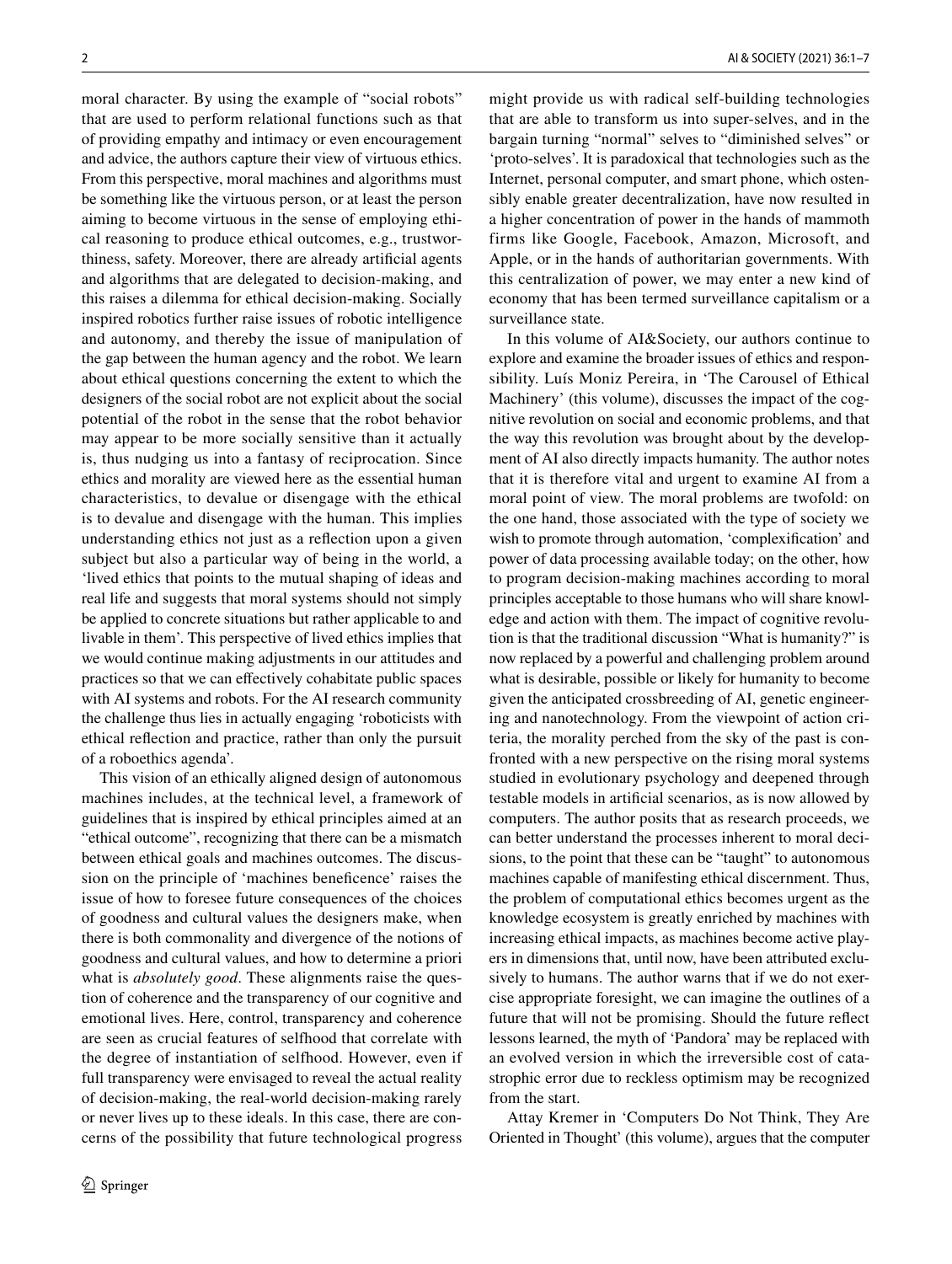is not a thinking machine, nor should its competence be taken for intelligence. Rather, the computer upholds the inhuman demands of Kant's humbling resolution of Humean skepticism—"stay in your lane!" It does not need to stray and leave the domain of possible experience. It is not guided by a subjective need to judge; it is a device used to expand the domain of experience by the careful layering of mediating representations (middleware) prepared for experiential use. In order to act in this space of orientation computers require external assistance—they do not think by themselves. But the computer mediates between abstract concepts and reality and thus serves to orient thinking. In orienting thinking, machines are vastly more competent. While the intelligence of humans is a magnetic to its own compass, computers abandon intelligence for perfect command of orientation, exhibited in the refusal to follow unexecutable commands. However extraordinary computers are, and however powerful they are as intellectual and even philosophical tools, to assign intelligence to them is an anthropomorphization and an insult to what they actually do. To call machines intelligent is to rob them of their greatest asset—their stoic, oriented calculations in face of the vast conceptual horizon. Computer are too disciplined and restrained to be intelligent.

Danila Bertasio, in 'The old doom of a new technology' (this volume), asks what makes designers of anthropomorphic forms of robots, not content with constructing useful machines, to incorporate human-like features? It may that the utopia of the creation of a double is appropriated from the world of art that also coincides with the abandonment of the naturalistic imperative in various periods of exploration and innovation. Although endowing robots with human features does not intrinsically entail applying human constraints, this addition of human features may induce novel elements worthy of exploration and development. A robot with an extendable neck, for example, would prove rather more strategic, in many practical circumstances, than would a mere simulacrum of the human body, complete with its inherent limits of movement. From an aesthetic point of view, on the other hand, it cannot but be conceived of in terms that are wholly diferent from those of the ordinary man, thus creating, in this case, amongst other things, an interesting parallel with the poetic art of Amedeo Modigliani.

Daniel Varona et al., in 'Machine learning's limitations in avoiding automation of bias' (this volume), discuss the use of predictive systems in socially and politically sensitive areas such as crime prevention and justice management, crowd management and emotion analysis, and implications of misclassifcation, for example for the case of conviction risk assessment or the decision-making process, when designing public policies. By identifying current gaps in fairness achieved within the context of predictive systems, the authors indicate that machine learning has some intrinsic limitations which are leading to automate the bias when designing predictive algorithms. They thus argue for the exploration of other methods or the redefnition of the way current machine learning approaches are being used when building decision making/decision support systems for crucial institutions of our political systems such as the judicial system. One such example is the emerging regulatory framework that is being built internationally, based on the International Human Rights Law. This might help to defne Fairness as a quality characteristic which can be further integrated into the software development process and provide software engineers with a set of good practices, methods and techniques for targeting fairer decisions from early design stages.

Stephan and Klima, in 'Artifcial Intelligence and Its Natural Limits' (this volume), revisit Adler's distinction between perceptual and conceptual thought, and discuss his narrative that while humans share perceptual thought with higher animals, only human beings could perform conceptual thought. The authors note that if 'Adler was right, and something non-material is necessary for conceptual thought to take place, the prospect arises that the lack of conceptual thought will pose a limit beyond which AI systems, no matter how complex or cleverly designed, will not be able to go'. The authors further assert that AI systems will never be able to engage in the process we term conceptual thought when it takes place in the human mind. But an equally important question that remains unanswered is whether humanity will be satisfed with non-conceptual simulated thought, and lower its expectations so that the issue becomes moot.

Adam J. Andreotta, in 'The Hard Problem of AI Rights (this volume)', explores the problematics of grounding 'rights' of AIs (e.g. robots and other artefacts) in terms of superintelligence, empathy, and a capacity for consciousness. Focusing on the 'Hard Problem' of consciousness, the author argues that we cannot make the same kinds of assumptions that we do about animal consciousness, since we still do not understand *why* brain states give rise to conscious mental states in humans. However, it is argued that progress can and has been made on the problem of animal consciousness, and in turn animal rights, without the possession of a solution to the 'Hard Problem' of consciousness. By comparing animals' behaviors, and the internal mechanisms that give rise to those behaviors, with our own, we can make well-grounded assumptions about what their mental lives are like. In terms of rights, it does not matter how intelligent a creature is, or how much empathy we feel for that creature. What matters is, whether they can experience pleasure or pain. The author asserts that the creators, investors, engineers and governments who are seeking to build complex AIs, as well as society at large, should not limit their concerns to ones involving our own wellbeing. If we create conscious AIs (whether intentionally or inadvertently), we will need to take into account their interests, e.g.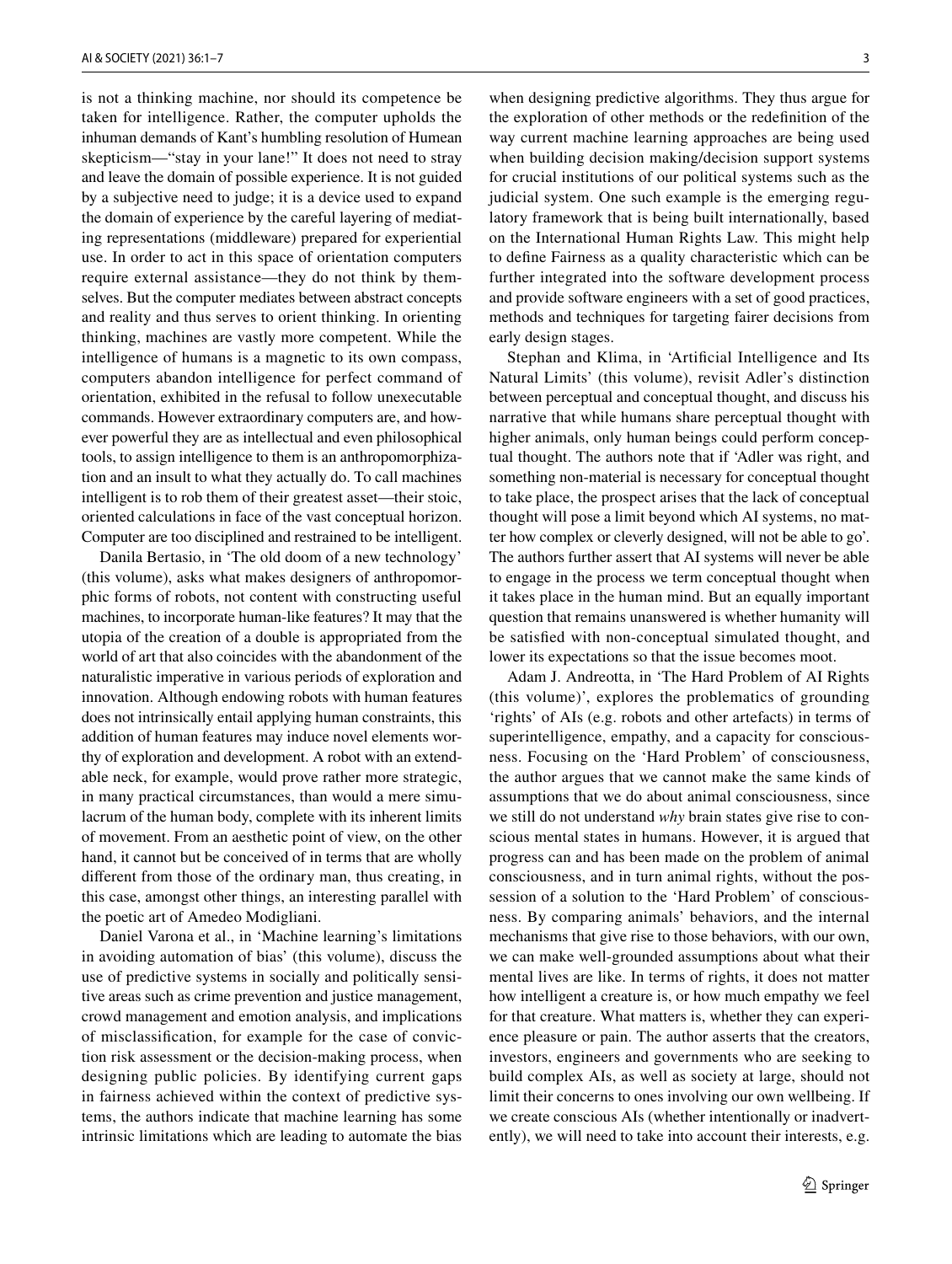by attempting to avoid inficting unnecessary sufering on them—the same goal that is sought by proponents of animal rights. The question of what resources should be allocated to achieve such ends is a complicated one, and will depend on what kinds of AIs we create. The decision to make AIs that are conscious is not the one that should be taken lightly.

Samuel Segun, in 'From Machine Ethics to Computational Ethics' (this volume), presents a discussion on computational ethics in terms of its 'great value' and an 'important frontier' in developing ethical artifcial intelligence systems (AIS), and particularly robot and machine ethics. The discussion includes debates on moral justifcation of creating intelligent systems, the socio-ethical and socio-economic impact that human–machine interaction may have on society, the possible confict of human and robot rights, and the moral status of artifcial intelligence systems. It is noted that attempts at programming ethics into AI systems, building an artifcial moral agent, and simulating consciousness in machines fall under computational ethics. The author argues that the use of the term 'machine ethics' in literature is too broad and glosses over issues that the term computational ethics best describes. It is posited that computational ethics is a distinct, often neglected feld in the ethics of AI. In conclusion, the author proposes that there are two ways to consider the import of computational ethics to the ethics of AI. One way is to embrace it as an instructive piece and encourage collaboration among ethicists, roboticists, and computer scientists. The other is to reject it, which would imply that we continue to work in silos, each to her/ his own. This level of appreciation of ethics allows moral philosophers to be experts at laying the theoretic foundation upon which the computer scientists and roboticists can begin experimentation. At the same time, it affords computer scientists meaningful insight into ethics in the bid to build safe AI.

Sekiguchi and Hori, in 'Empirical studies on the effect of an ethical design support tool' (this volume), study the ethical aspects in engineering design, focusing on two functionalities: semi-automatic generation and scenario path recommendation. The authors argue that by using the scenario path recommendation, designers can update their research themes after considering the ethical impacts of those themes on stakeholders. They suggest that both functions are realized by exploiting a knowledge base of ethical and technological discourses. Further, the ethical design theory is updated based on some unexpected results of the user studies with regards to the cyclic relationship among theory, tools (i.e., experimental equipment), and observed data.

Simon Tremblay et al., in 'From Filters to Fillers' (this volume), discuss the implication of "Snapchat dysmorphia", a variant of body dysmorphic disorder, and related body image distortions that are fueled by automated selfe flters and refect unrealistic sociocultural standard. The authors suggest that these disorders involve dysfunctional self-modelling which entails maladaptive internalization of sociocultural preferences during adolescent identity formation. Identity formation is hereby described as cycles of interpersonal active inference that arbitrate between identity exploration and commitment. They propose that impaired self-modelling is unable to reduce interpersonal uncertainty during identity exploration, which, over time, degenerates into uncontrollable epistemic habits that isolate the body image from corrective sensory evidence. In light of these insights, the authors subsequently explore some of the consequences of image-centered social media platforms on the identity formation process. They conclude that heightened interpersonal uncertainty in this novel context could precipitate the onset of body dysmorphic disorder and related body image distortions, particularly when selfe flters are involved. With the progressive distortion of the body image through visual normalization, the automatization of epistemic behaviors is particularly problematic. Without the ability to successfully interrupt these uninformative epistemic behaviors, the distorted body image is isolated from corrective sensory evidence. Discussing the identity formation process in the online environment, the authors highlight its potentially damaging efects on interpersonal uncertainty minimization. Image-centered social media platforms could increase the pressure on this complex developmental task, increasing the probability of superficial identity commitments centered on appearance. This could explain the increasing prevalence of body image distortion phenomena that seem to implicate AI-powered flter-based social media apps.

F. LeRon Shults et al., in 'Minding Morality' (this volume), discuss the impact of policy-oriented computer models on policy assessments that ignore crucial social contextual factors, such as distinctive moral and normative dimensions of cultural contexts. They asserts that the incorporation of morally salient dimensions of a culture is critically important for producing relevant and accurate evaluations of social policy when using multi-agent artifcial intelligence models and simulations. They conclude that social norms, and more generally the moral and ethical dimensions of human social life, are more than optional considerations for computational social scientists; they are critical for the relevance of policy simulation.

Edin Šabić et al., in 'Healthcare and Anomaly Detection' (this volume), discus the application of machine learning algorithms to healthcare data for enhancing patient care while also reducing healthcare worker cognitive load. They conclude that simulated data can help tune algorithms to some degree of performance when real labeled data is unavailable, and this type of imposed rulebased learning might be especially helpful when initially employing a system without any prior data.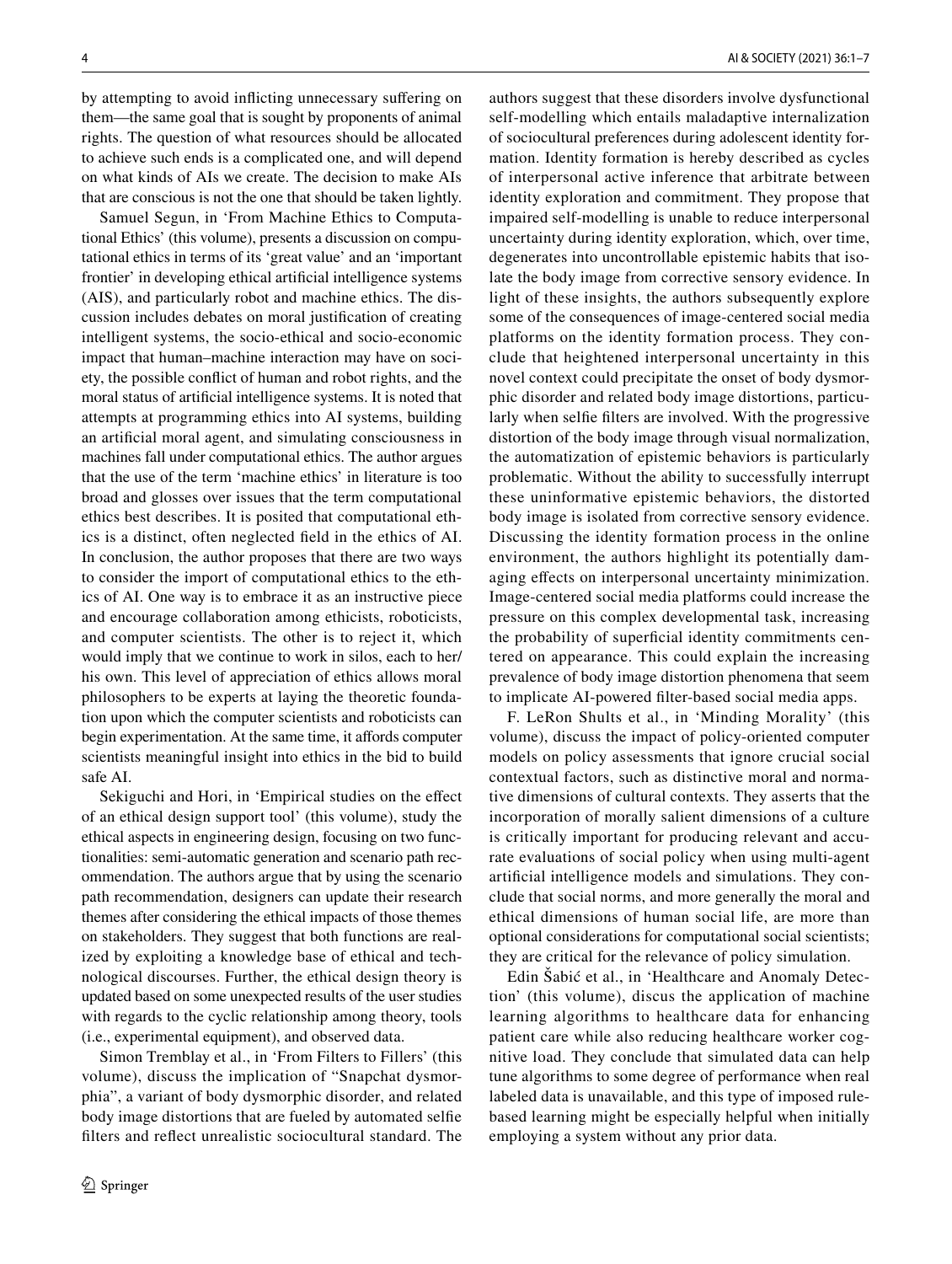Bokolo Anthony Jnr, in 'A Case Based Reasoning Recommender System for Sustainable Smart City Development' (this volume), discusses the need for stakeholders to make strategic decisions on how to implement smart city initiatives. He notes that currently city planners/developers are faced with inadequate contextual information on the dimensions of smart city required to achieve a sustainable society. Whilst recognizing the application of methods such as big data, Internet of Things (IoT), cloud computing, to support smart city attainment, the author argues for the integration of Case Based Reasoning (CBR) technique to develop a recommender system towards promoting smart city planning.

Roger Andre Søraa et al., in 'Children's perceptions of social robots' (this volume), study the perceptual diferences of three social robots by elementary school children at the Norwegian national research fair. By comparing three diferent types of social robots, the study found that *presence* can be diferently understood and conceptualized with diferent robots, especially relating to their function and "aliveness." The authors conclude that there exists a strong diference when relating robots to personal relations to one's own grandparents, versus the elderly in general. The article fnds that children's perceptions of robots tend to be positive, curious and exploratory. These perceptions are possibly more guided by an emotional connection, rather than a rational interpretation based on culture and notions of usefulness when compared with those experienced by adults.

Jurriaan van Diggelen et al., in 'Hybrid Collective Intelligence in a Human-AI Society' (this volume), present a discussion on the future impact of Artifcial Intelligence (AI) on human society, from three diferent perspectives: (1) the *technology*-*centric perspective*, claiming that AI will soon outperform humankind in all areas, and that the primary threat for humankind is superintelligence; (2) the *humancentric perspective*, claiming that humans will always remain superior to AI when it comes to social and societal aspects, and that the main threat of AI is that humankind's social nature is overlooked in technological designs; and (3) *the collective intelligence*-*centric perspective*, claiming that true intelligence lies in the collective of intelligent agents, both human and artifcial, and that the main threat for humankind is that technological designs create problems at the collective, systemic level that are hard to oversee and control. The authors conclude that each of the three perspectives offers a unique contribution to the debate resulting from their diferences in focus and background knowledge in specifc applications and corresponding opportunities, risks, and challenges. It is further argued that combining the three perspectives into a single integrated and comprehensive framework allows for researchers and developers to adopt an appropriate perspective when tackling a given design challenge.

Monika Simmler and Ruth Frischknecht, in 'A Taxonomy of Human–Machine Collaboration' (this volume), discuss the challenges of ongoing advancements in technology for governance and accountability, especially that of increasing prevalence of the socio-technical collaboration. It is argued that it is thus crucial to familiarize decision makers and researchers with the very core of human–machine collaboration. However, socio-technical constellations are complex, and capturing them adequately calls for a distillation to their basic characteristics involved in human–machine collaboration: automation and autonomy. The paper introduces a taxonomy that enables identifcation of the very nature of human–machine interaction. It is noted that this taxonomy allows the user to grasp complex phenomena and focus on what is most important in human–machine collaboration: the question of who does what on one hand, and the question of how independent it is done on the other hand. Such a distribution of agency will allow professionals and researchers from diferent felds to estimate and evaluate the implications and consequences of given socio-technical constellations. By introducing diferent levels of automation and autonomy, the authors say that these concepts are not a question of all or none, but rather vary in degree, allowing for multi-faceted collaboration, while also allowing for all users, despite their level of specialized knowledge, a pragmatic means of capturing them.

Xueliang (Sean) Li et al., in 'Things that Help Out' (this volume), propose an approach to designing smart wearables that act as partners to help people cope with stress in daily life. This approach, the authors assert, contributes to the developing feld of smart wearables by addressing how technological capabilities can be designed to establish partnerships that consider the person, the situation, and the appropriate type of support. The authors present the results of a phenomenological study conducted with three war veterans who suffer from chronic posttraumatic stress disorder. They describe how their experiences of dealing with their stress informed their design approach, and discuss the implications of these results on smart wearables and stress management in general. The authors conclude by refecting on the limitations of this study and directions for future work.

Tahmina Khan Tithi et al., in 'Context, Design and Conveyance of Information' (this volume), study the design of efective and sustainable information services for marginalized women farmers in developing countries, and make recommendations for domain of context-specifc information system design in resolving socio-economic problems to pave the way of sustainable development. The study uses PROTIC (Participatory Research and Ownership with Technology, Information and Change), and argue that a well-designed ICT4D solution must be tailored to the needs of the people. This requires an extensive understanding of the context and constraints in people's lives.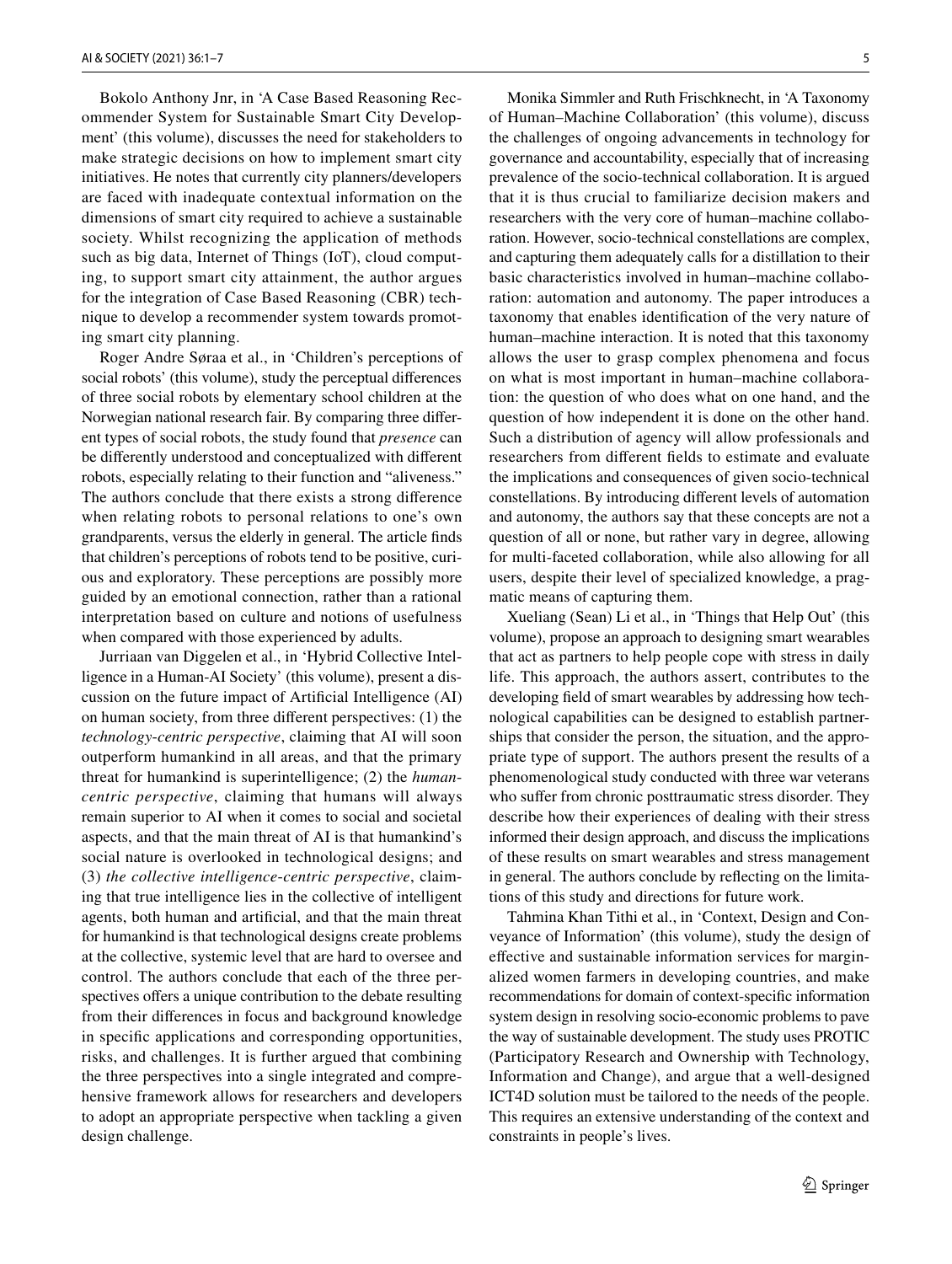Javier Camacho Ibáñez et al., in 'Moral control and ownership in AI systems' (this volume), discuss how and under what circumstances the 'human subject' may, totally or partially, lose moral control and ownership over AI technologies. They note that AI systems can be designed to leave moral control in human hands, to obstruct or diminish that moral control, or even to prevent it, replacing human morality with pre-packaged or developed 'solutions' by the 'intelligent' machine itself. However, the issue of embedding moral agency in the machine becomes much more problematic when we consider complex networks of machines-eventually very diferent-that feed information and decisions into each other and to human operators. They argue that as moral agency forms a basis of our system of legal responsibility, complex AI networks become essential for the functioning of our societies, and the preservation of moral agency through them acquires bigger relevance.

Sergey B. Kulikov in 'Artifcial Intelligence, Culture and Education' (this volume), citing Lotman and Uspensky, expands the meaning of artifcial intelligence, and identifes a cultural type of 'strong' artifcial intelligence or 'selfincrease of *Logos*'. For the author, there is an equivalence of culture as a self-organized sign system and 'strong' artifcial intelligence. Culture in this view produces signs and symbols regardless of possible agents external to it. Semiotics thus ensures the description of self-organizing systems of cultural signs and symbols in terms of artifcial intelligence as a special set of algorithms. These signs and symbols can be systematically used in education. Autonomy of actions thus makes it possible to connect culture and artifcial intelligence. Here, autonomy corresponds to the automatic formation of positive emotions and social orientations. From the empirical studies, the author posits that the organization of collective activities without external control ensures the development of positive emotions and social orientations. Interest in autonomous behavior provides the formation of educational and cognitive motives. As a special set of algorithms, the author argues that these motives are the most promising and favorable for personal development. The author fnds that the boundaries between natural and nonnatural forms of intelligent activity coincide with the sphere of behavior and communication. In this regard, artifcial intelligence is the imitation of human mind.

Martin Miernicki and Irene Ng, in 'Artifcial Intelligence and Moral Rights' (this volume), discuss the issue of moral rights in connection with moral rights and content produced by artifcial intelligence, in particular whether an artifcial intelligence itself, or the creators or users of an artifcial intelligence should be considered as owners of moral rights. They note that most of the discussion on moral rights focuses on economic rights and protecting the author's "personal sphere", whereas the relationship of artifcial intelligence and moral rights remains relatively obscure. While right to integrity is perhaps fundamentally rooted in the personal sphere of the author, the attribution can also be explained on the basis of other foundations. In this connection, intermediate solutions are conceivable, such as the introduction of "contributorship" right. It is recognized that there are practical problems such as establishing whether the work is indeed the product of human creative endeavors and associated evidentiary problems. One possible strand of thought in favor of acknowledging moral rights is that these rights serve a higher public function—attributing moral rights to the original creators (who arguably have the greatest interest in protecting their own works) could not only be understood as serving the authors' own interest but also the public interest in the form of integrity and societal status of creative works, in general, for the greater good.

Daniel Schif, in 'Out of the Laboratory and into the Classroom' (this volume), discusses AI's impacts on education policy and practice, paying special attention to intelligent tutoring systems and anthropomorphized artificial educational agents. The discussion includes the role of stakeholders towards improving their engagement with socially responsible research and implementation of AI in educational systems. Whilst recognizing the disruptive impact of artifcial intelligence, the discussion also recognizes the potential of peer review as a gatekeeping strategy to prevent harmful impact of AI for education research.

Inbar Kaminsky, in 'Do Robots Dream of Escaping?' (this volume), addresses the dilemma of whether or not the humanoids in flms, *Ex*-*Machina* and *Morgan*, possess high levels of artifcial consciousness and consequences of focalization. The author further addresses ethical issues that are raised throughout the flms in relation to confnement and surveillance, and argues that the 'hard question' of consciousness becomes even harder when dealing with its possible emergence among humanoids. If humanoids are indeed endowed with a subjective inner life, then they are entitled to be treated as moral agents, equivalent to humans rather than animals.

Tomáš Zemčík, in 'Failure of Chatbot Tay' (this volume), discusses the anthropomorphization of chatbot Tay, and explores whether communication of an algorithm with society using socio-centric or individualistic morals can have a signifcant impact. The article notes that 'there is a certain kind of cognitive distortion, where people know that they do not communicate with a human being (contrary to the Turing test) but they still ascribe higher level of existence (intelligence, responsibility, soulfulness and others) to chatbot's comments, agency and its whole 'personality' than the chatbot objectively possesses'.

Kwame Porter Robinson et al., in 'Authente-Kente' (this volume), propose the development of a cell phone based authentication app for 'kente' cloth in west Africa, and discuss an initial test of a *machine learning* algorithm for